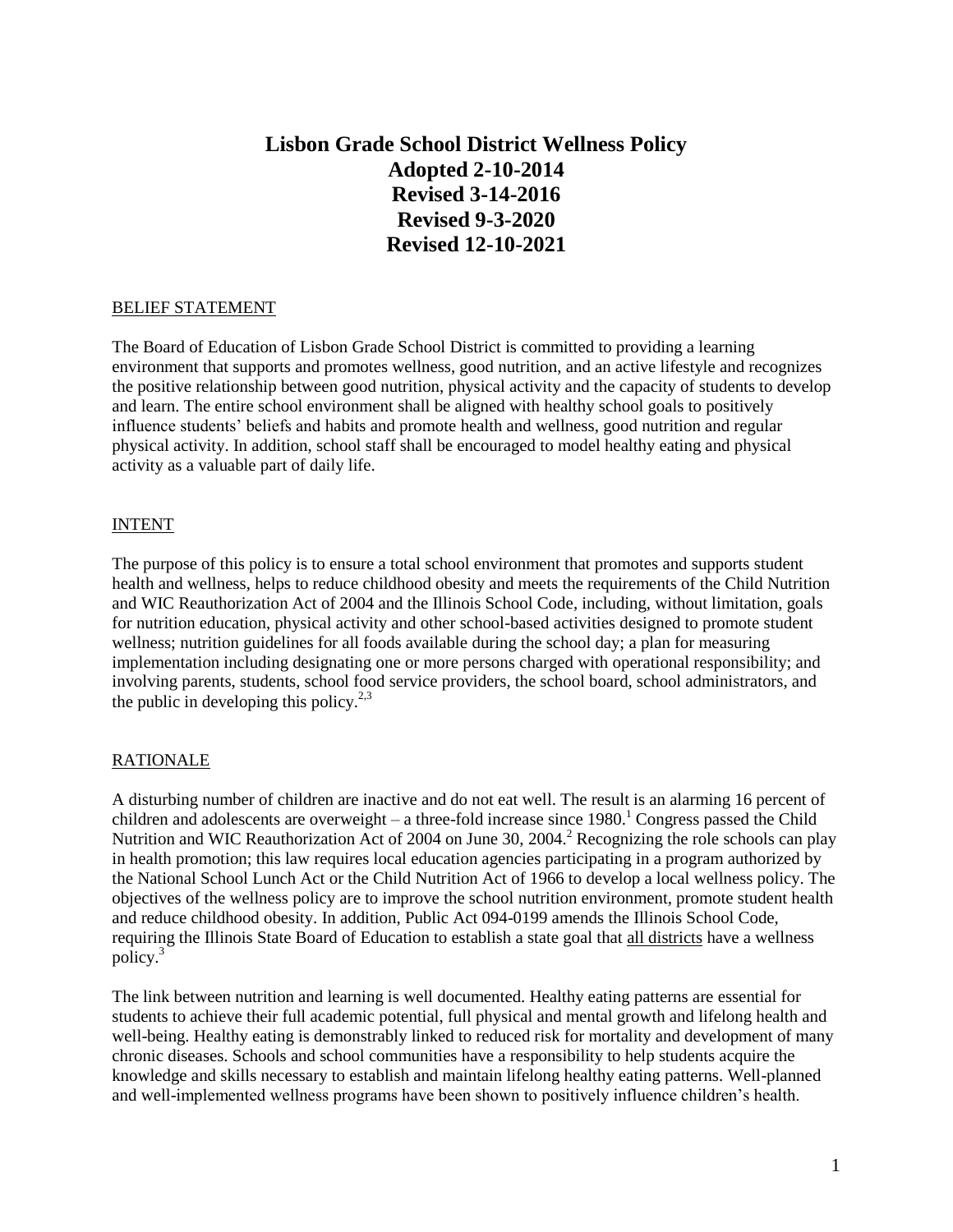Schools also have a responsibility to help students establish and maintain lifelong habits of being physically active. According to the U.S. Surgeon General, regular physical activity is one of the most important things people can do to maintain and improve their physical health, mental health, and overall well-being. Regular physical activity reduces the risk of premature death in general and of heart disease, high blood pressure, colon cancer, and diabetes.

### GOALS FOR NUTRITION EDUCATION

- Students in preschool through grade 8 shall receive nutrition education as part of a sequential program that is coordinated within a comprehensive health education curriculum. <sup>4</sup> The program shall be designed to provide students with the knowledge and skills necessary to adopt healthy eating behaviors *and* aimed at influencing students' knowledge, attitudes and eating habits. Special emphasis should be placed on nutrition education in preschool through primary grades as eating habits are established at a young age. The curriculum shall be consistent with and incorporate relevant Illinois Learning Standards.<sup>5</sup>
- To maximize classroom time and to achieve positive changes in students' eating behaviors, nutrition education shall be integrated into the standards-based<sup>4</sup> lesson plans of other school subjects like math, science, language arts, physical education, health, family and consumer science and social sciences.
- To achieve positive changes in students' eating behaviors, it is recommended that a minimum of fifty contact hours of nutrition education opportunities be provided to students each year.<sup>6</sup> Contact hours may include a combination of classroom instruction; nutrition education provided in the cafeteria; or health fairs, field trips and assemblies providing nutrition education.
- The nutrition education program shall include enjoyable interactive activities such as contests, promotions; taste testing, field trips and school gardens.

### GOALS FOR PHYSICAL ACTIVITY

- Students in preschool through grade 8 shall participate in daily physical education that enables them to achieve and maintain a high level of personal fitness; emphasizes self-management skills including energy balance (calories in minus calories out); is consistent with state/district's standards/guidelines/framework; and is coordinated within a comprehensive health education curriculum.<sup>4</sup> The curriculum shall be consistent with and incorporate relevant Illinois Learning Standards.<sup>5</sup>
- It is recommended that elementary students participate in physical education for a minimum of 150 minutes per week, and middle students participate for 225 minutes per week (National Association for Sport & Physical Education recommendations).<sup>7</sup> Special emphasis should be placed on promoting an active lifestyle in preschool through primary grades as health habits are established at a young age. Accommodations shall be made for students with disabilities, 504 plans, and other limitations.
- Schools shall provide a daily supervised recess period to elementary students.
- Students shall be provided opportunities for physical activity through a range of before- and afterschool programs including intramurals, interscholastic athletics, and physical activity clubs.
- Because students should engage in a minimum of 60 minutes of physical activity a day, the physical education program shall actively engage families as partners in providing physical activity beyond the school day.<sup>8</sup>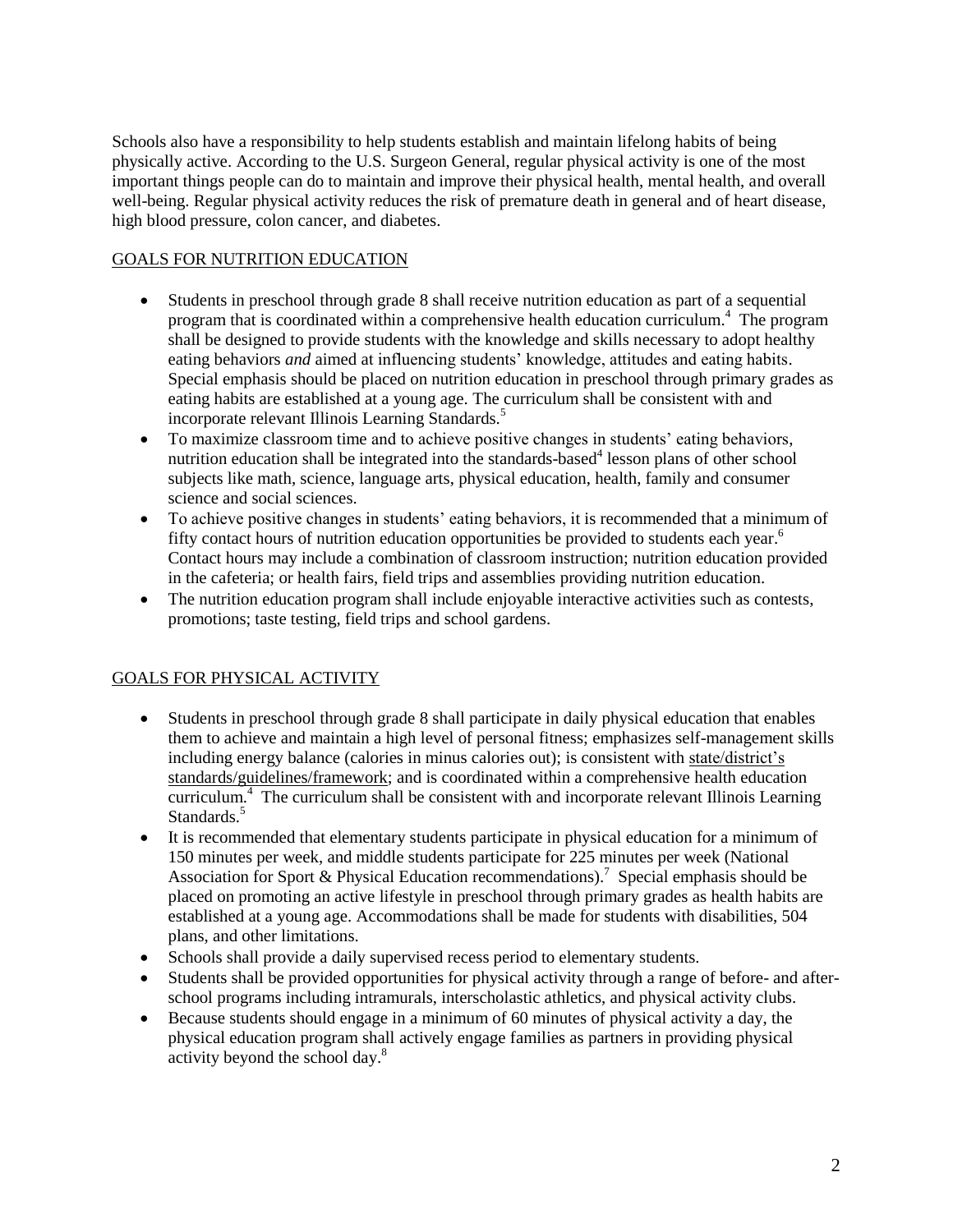### GOALS FOR OTHER SCHOOL-BASED ACTIVITIES DESIGNED TO PROMOTE STUDENT **WELLNESS**

#### *Parent Partnerships*

- Schools shall support parents' efforts to provide a healthy diet and daily physical activity for their children. This support shall begin in elementary school and continue through middle and high school.
- Parents shall be provided information to help them incorporate healthy eating and physical activity into their student's lives. This information may be provided in the form of handouts, postings on the school/district website, information provided in school/district newsletters, presentations that focus on nutrition and healthy lifestyles and any other appropriate means available for reaching parents.

#### *Consistent School Activities and Environment – Healthy Eating*

- It is recommended that food providers share information about the nutritional content of school meals and/or individually sold foods with students, family and school staff.
- School meals shall be served in clean, safe and pleasant settings with adequate time provided for students to eat, at a minimum, in accordance with state and federal standards and guidelines. The National Association of State Boards of Education recommends that students have adequate time to eat, relax and socialize: at least 10 minutes after sitting down for breakfast and 20 minutes after sitting down for lunch.<sup>9</sup>
- All food service personnel shall have adequate pre-service training and regularly participate in professional development activities that provide strategies for providing tasty, appealing and healthy school meals; nutrition education strategies including coordination of classroom and cafeteria activities; and effective promotional techniques to encourage healthy eating habits.
- Food providers shall involve families, students and other school personnel in choosing nutritious food and beverage selections for their local schools through surveys, committees, taste-testing and similar activities designed to provide input into the decision-making process.
- Food providers shall work with suppliers to obtain foods and beverages that meet the nutrition requirements of school meals and nutrition standards for those sold individually.
- Food providers shall work closely with school instructional staff to reinforce nutrition instruction and foster an environment where students can learn about and practice healthy eating.
- Food providers shall take every measure to ensure that student access to foods and beverages on school campuses meets federal, state and local laws and guidelines.
- Students, parents, school staff and community members bringing foods and beverages to school for parties/celebrations/meetings shall be encouraged to provide healthful options and shall be provided with a list of recommended food and beverage options (Attachment B).
- School-based organizations shall be encouraged to raise funds through the sale of items other than food (Attachment C).
- To reduce competition with nutritionally balanced school meals and enhance student safety, it is recommended that, to the extent practicable, students are not permitted to leave school grounds to purchase foods or beverages.
- Partnerships between schools and businesses are encouraged and many commercial advertising relationships involve foods or beverages. To meet wellness objectives, it is recommended that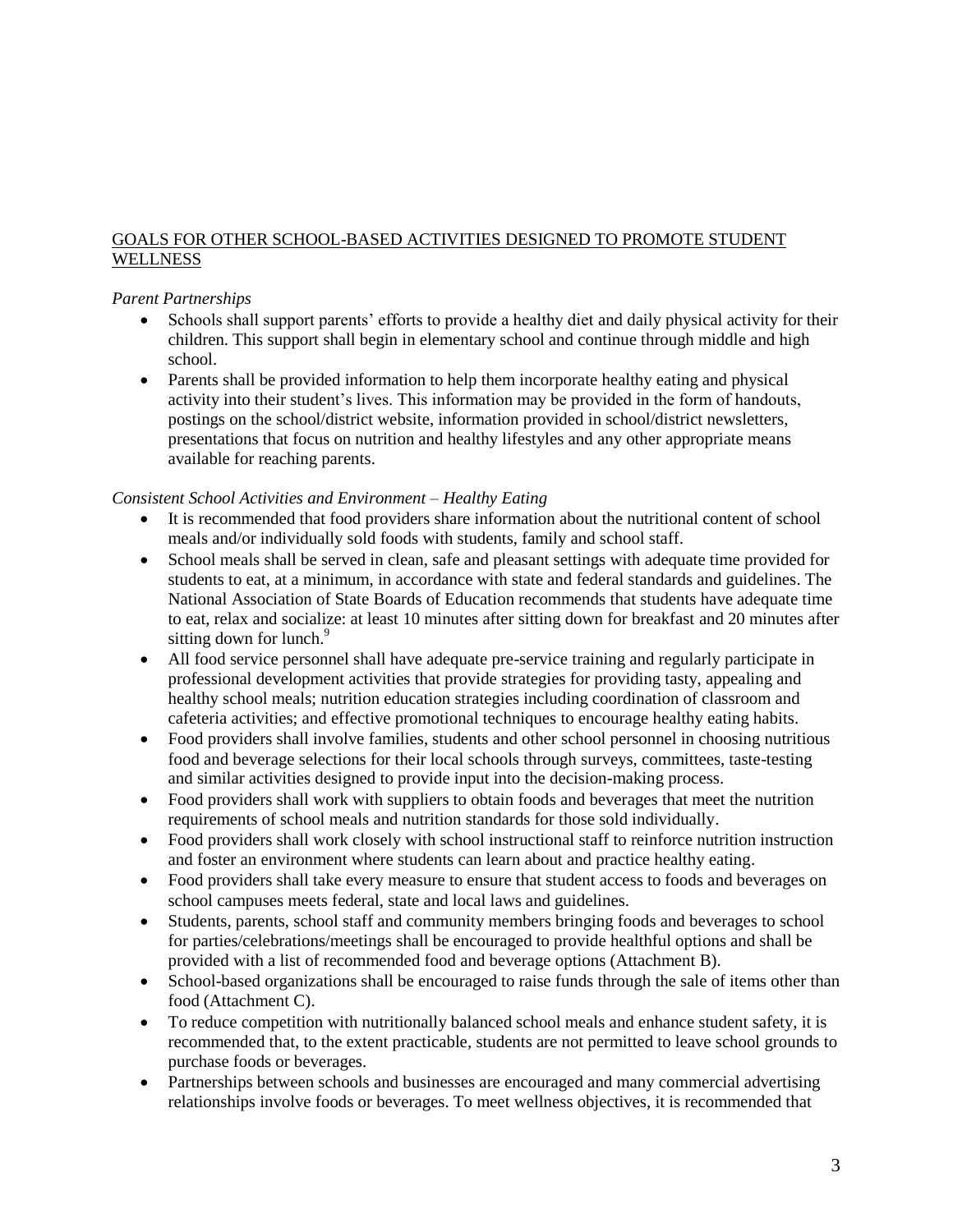commercial advertising relationships involve only foods and beverages that meet nutrition standards (Attachment A).

- Schools shall take efforts to promote nutritious food and beverage choices consistent with the current Dietary Guidelines for Americans and Food Guidance System (MyPyramid) such as fruits, vegetables, low-fat dairy foods and whole grain products.<sup>8,10</sup>
- Nutrition education shall be provided by trained and well-supported staff with adequate preservice and in-service training. It is recommended that staff involved in nutrition education complete a pre-service course in nutrition and a minimum of one hour of nutrition education inservice training per school year. Preparation and professional development shall provide basic knowledge of nutrition along with activities, instructional techniques and strategies designed to change students' attitudes and behavior.
- All foods and beverages made available on campus shall comply with the federal, state and local food safety and sanitation regulations.
- For the safety and security of food, access to any area involved in storage, preparation or service of food on the school campus shall be limited to authorized personnel.

### *Consistent School Activities and Environment –Physical Activity*

- Physical education shall be provided by trained and well-supported staff that is certified by the state to teach physical education. All physical education teachers shall regularly participate in continuing education activities that impart the knowledge and skills needed to effectively promote enjoyable lifelong healthy eating and physical activity among students.
- Physical education classes shall have a student to teacher ratio comparable to those in other curricular areas.
- The physical education program shall be closely coordinated with the other components of the overall school health program. Physical education topics shall be integrated within other curricular areas. In particular, the benefits of being physically active shall be linked with instruction about human growth, development, and physiology in science classes and with instruction about personal health behaviors in health education class.
- Schools are encouraged to limit extended periods of inactivity. When activities such as mandatory testing make it necessary for students to be inactive for long periods of time, it is recommended that schools give students periodic breaks during which they are encouraged to stand and be moderately active.
- Schools are encouraged to develop community partnerships with other child-serving organizations such as park districts and YMCA's to provide students with opportunities to be active.
- Schools are encouraged to provide student and community access to and promote use of the school's physical activity facilities outside of the normal school day.
- Physical activity facilities and equipment on school grounds shall be safe.
- Schools are encouraged to work with the community to create a community environment that is safe and supportive of students walking or biking to school.

### *Food or Physical Activity as a Reward or Punishment*

- School personnel shall be encouraged to use nonfood incentives or rewards with students (Attachment D) and shall not withhold food from students as punishment.
- School personnel shall not use physical activity as a punishment or withhold participation in recess or physical education class as a punishment.

#### NUTRITION GUIDELINES FOR ALL FOODS AND BEVERAGES AVAILABLE ON SCHOOL CAMPUSES DURING THE SCHOOL DAY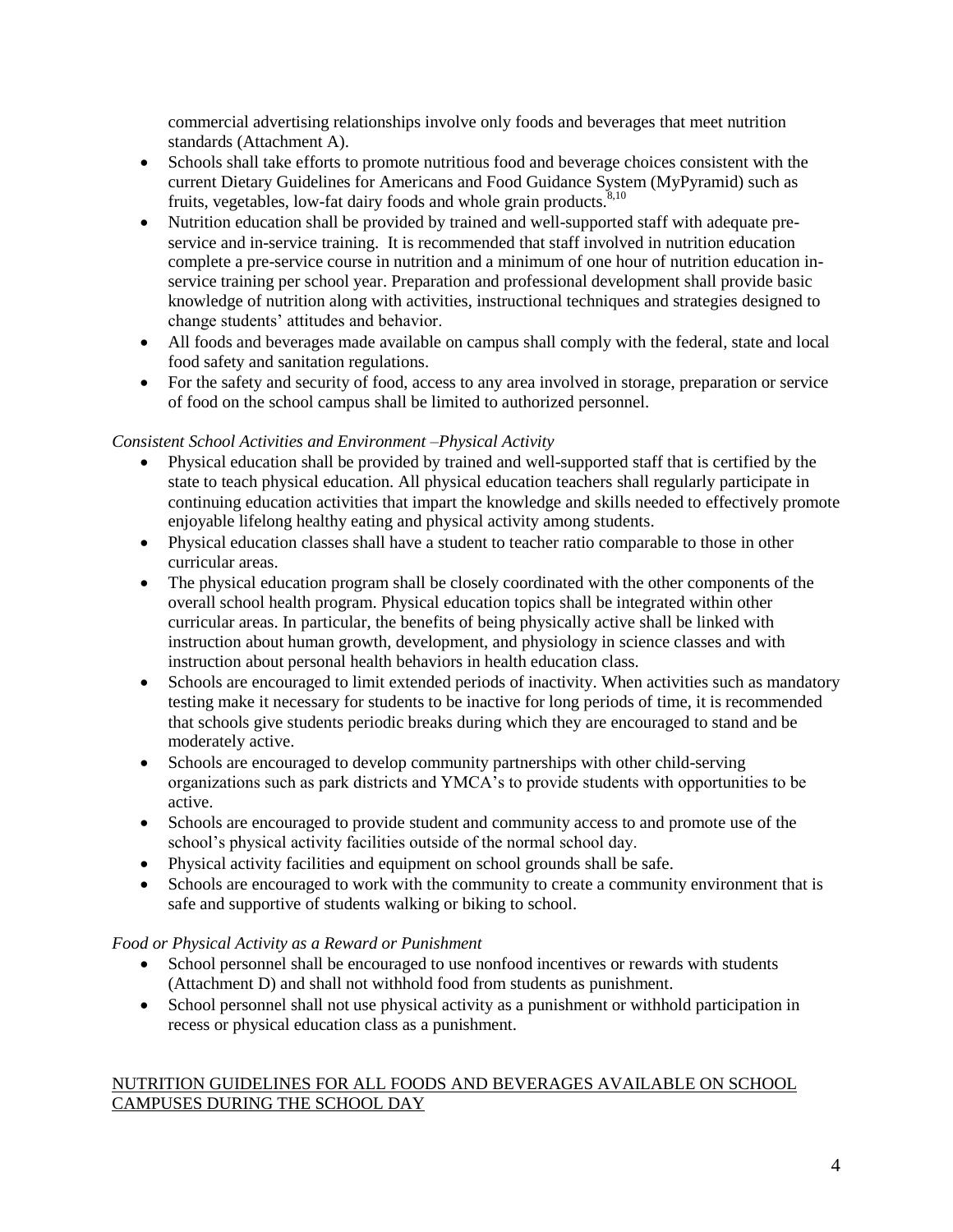- Food providers shall offer a variety of age-appropriate, appealing foods and beverage choices and employ food preparation, purchasing and meal planning practices consistent with the current Dietary Guidelines for Americans (e.g. provide a variety of fruits and vegetable choices; serve low-fat and fat-free dairy products; ensure that whole grain products are served).
- All foods and beverages sold individually (apart from the reimbursable school meal) on school campuses during the school day shall meet nutrition standards (Attachment A). This includes:
	- o a la carte offerings in the food service program;
	- o food and beverage choices in vending machines, snack bars, school stores; and
	- o foods and beverages sold as part of school-sponsored fundraising activities.
- Nutritious and appealing foods and beverages, such as fruits, vegetables, low-fat dairy foods and whole grain products, shall be available wherever and whenever food is sold or otherwise offered at school.

### GUIDELINES FOR SCHOOL MEALS

 School meals served shall be consistent with the recommendations of the Dietary Guidelines for Americans and/or shall meet, at a minimum, the nutrition requirements and regulations for the National School Lunch Program and/or School Breakfast Program and all applicable state and local laws and regulations.  $^{11,12,13}$ 

### MEASURING IMPLEMENTATION & COMMUNITY INVOLVEMENT

- The district superintendent shall be charged with the operational responsibility for ensuring that each school meets the local wellness policy requirements.
- The district superintendent shall appoint a district wellness team/council that includes parents, students, representatives of the school food authority, the school board, school administrators, and the public to oversee development, implementation and evaluation of the wellness policy. In addition, it is recommended that the district superintendent also appoints teachers (including preschool – grade 12, family and consumer science, physical education and health educators) and health professionals (school nurse, physician, dietitian, etc.) as members of the team/council.
- The terms of district wellness team/council members shall be staggered for continuity.
- The appointed district wellness team/council shall be responsible for:
	- o creating and maintaining bylaws for operation;
	- o assessment of the current school environment;
	- o development of a wellness policy;
	- o presenting the wellness policy to the school board for approval;
	- o measuring the implementation of the wellness policy; and
	- o recommending revision of the policy, as necessary.
- The principal of each campus shall be responsible for implementation of the local wellness policy and shall appoint a school-based evaluation team to develop and implement an annual evaluation plan.
- The school-based evaluation team shall evaluate policy implementation and identify areas for improvement. The evaluation team shall report their findings to the campus principal and develop with him/her a plan of action for improvement, as needed.
- The wellness team/council shall hear reports from each campus group annually.
- Before the end of each school year the wellness team/council shall recommend to the district superintendent any revisions to the policy it deems necessary.
- The wellness team/council shall report to the superintendent and school board annually on the progress of the wellness team/council and the status of compliance by the campuses.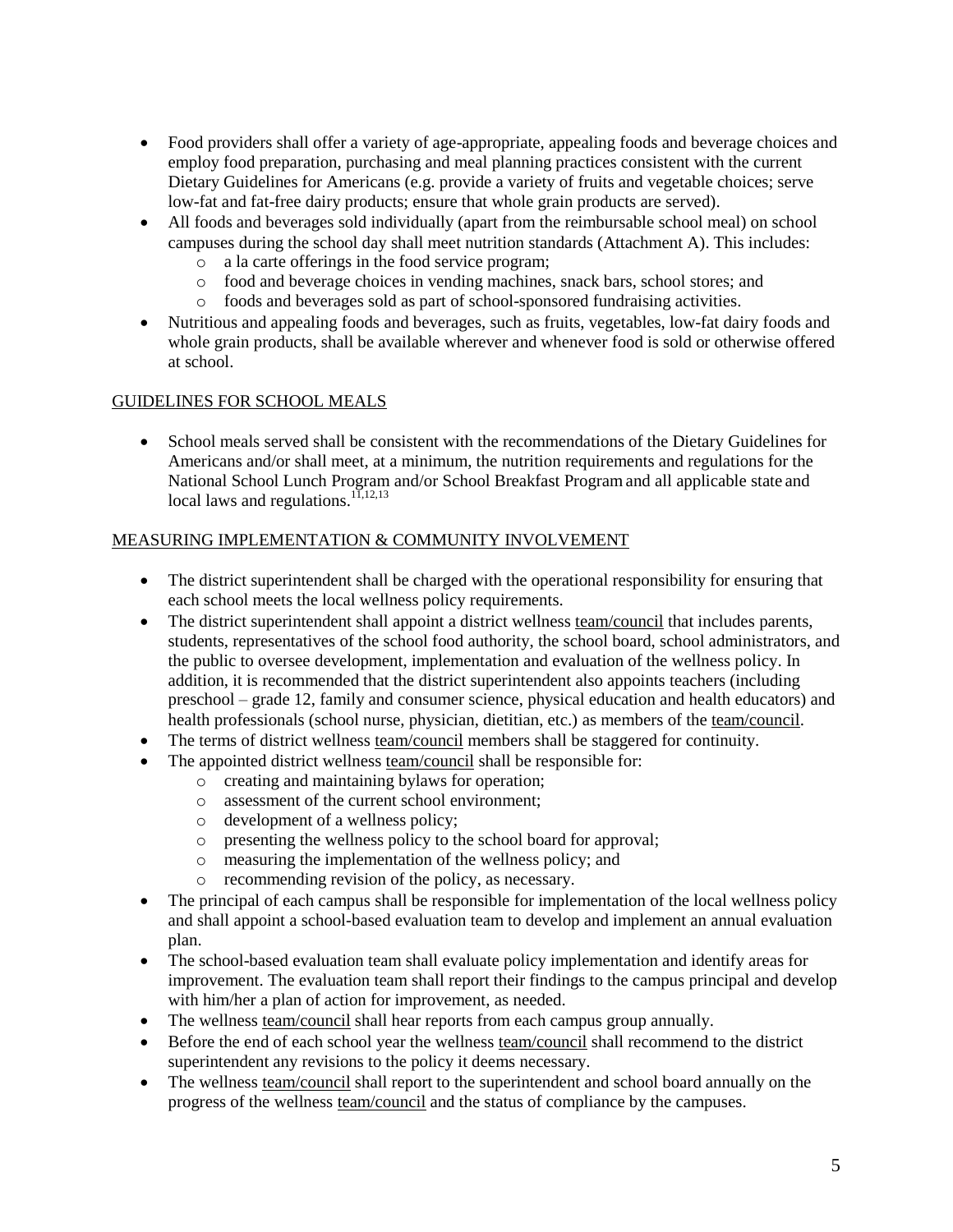#### **Attachment A**

| Food or              | <b>HealthierUS School Challenge Nutrition Standards*</b>                                        |
|----------------------|-------------------------------------------------------------------------------------------------|
| <b>Beverage</b>      |                                                                                                 |
|                      | These criteria focus on decreasing fat and added sugar, increasing nutrient                     |
|                      | density, and moderating portion size.                                                           |
| <b>Fruits and</b>    | Fruits and vegetables may be fresh, frozen, canned or dried, and they must be                   |
| Non-fried            | found in the Food Buying Guide for Child Nutrition Programs.                                    |
| <b>Vegetables</b>    | http://schoolmeals.nal.usda.gov/FBG/2003FBG/%20Section%202.pdf                                  |
|                      | Examples of products that <i>cannot</i> be sold/served as a fruit or vegetable include:         |
|                      | Snack-type foods made from vegetables or fruits, such as potato chips,                          |
|                      | and banana chips;                                                                               |
|                      | Pickle relish, jam, jelly; and<br>٠                                                             |
|                      | Tomato catsup and chili sauce<br>$\bullet$                                                      |
| <b>Approved</b>      | Flavored or plain reduced fat (2%), low-fat (1%), skim/nonfat fluid<br>$\bullet$                |
| <b>Beverages</b>     | milk meeting State and local standards for pasteurized fluid milk and/or                        |
|                      | USDA approved alternative dairy beverages <sup>4</sup> ;                                        |
|                      | 100% full-strength fruit and vegetable juices; and<br>$\bullet$                                 |
|                      | Water (non-flavored, non-sweetened, and non-carbonated)<br>$\bullet$                            |
| <b>Any Other</b>     | Calories from total fat must be at or below 35%**, excluding nuts,<br>$\bullet$                 |
| <b>Individual</b>    | seeds, and nut butters. This is determined by dividing the calories from                        |
| Food                 | total fat by the total calories and multiplying by 100. If calories from fat                    |
| <b>Sales/Service</b> | are not available, multiply the grams of fat by 9 to equal calories from                        |
|                      | fat.                                                                                            |
|                      | <b>Calories from saturated fat</b> must be at or below 10%. This is<br>$\bullet$                |
|                      | determined by dividing the calories from saturated fat by the total                             |
|                      | calories and multiplying by 100. If calories from saturated fat are not                         |
|                      | available, multiply grams of saturated fat by 9 to equal calories from                          |
|                      | saturated fat.                                                                                  |
|                      | <b>Total sugar</b> must be at or below 35% by weight. This is determined by<br>$\bullet$        |
|                      | dividing the grams of total sugar by the gram weight of the product and                         |
|                      | multiplying by 100. This includes both naturally occurring and added                            |
|                      | sugars. This limit does not include fruits and vegetables or flavored                           |
|                      | milk as defined above.                                                                          |
|                      | <b>Portion size</b> for a la carte sales in the school cafeteria are not to exceed<br>$\bullet$ |
|                      | the serving size of the food served in the National School Lunch                                |
|                      | Program/School Breakfast Program; for vending sales the item package                            |
|                      | or container is not to exceed 200 calories.                                                     |

<sup>4</sup> There are no USDA approved alternative dairy beverages at this time. Public Law 108-265 (Child Nutrition Program Reauthorization) authorizes the Secretary of Agriculture to establish nutritionally equivalent non-dairy beverages by July 1, 2005. Please check with the Illinois State Board of Education for clarification.

\*The above *Nutrition Standards* are criteria for sales/service of a la carte and/or vended items from the United States Department of Agriculture's *HealthierUS School Challenge*. Please be aware that these criteria are only meant to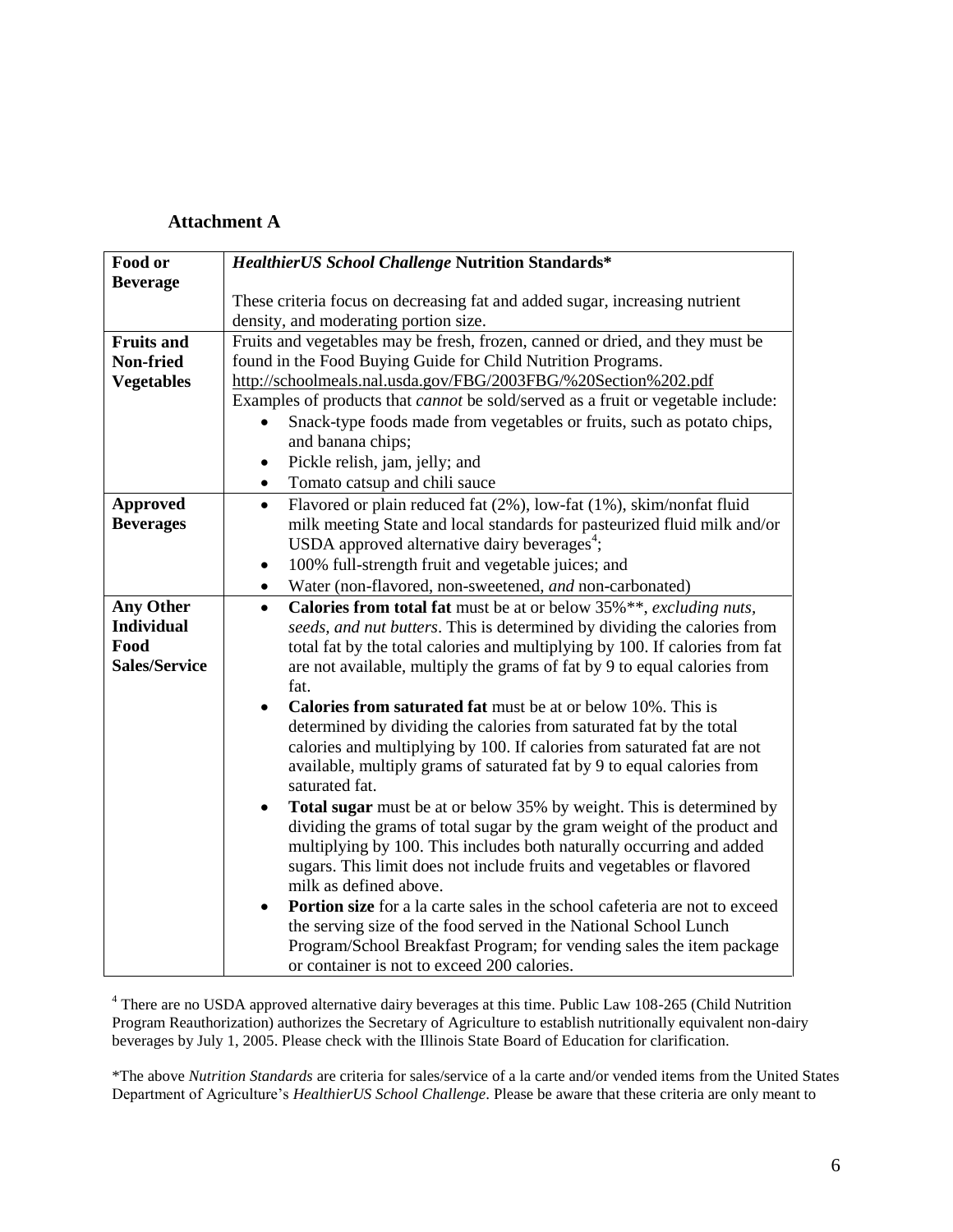apply to individually sold foods and that foods sold as part of a reimbursable school meal may not necessarily meet these criteria although menus meet the nutrition standards set by the U.S. Department of Agriculture for school meals. Local policy makers may wish to modify the standards but should be aware that this may make schools ineligible to meet the criteria for the *HealthierUS School Challenge.*

\*\*The *Dietary Guidelines for Americans 2005* recommend a total fat intake of 20 to 35% for school-age children. **Attachment B**

#### **Healthful Food and Beverage Options for School Functions\***

At any school function (parties, celebrations, meetings, etc.) healthful food options should be made available to promote student, staff and community wellness. Examples of nutritious food and beverages that are consistent with the Dietary Guidelines for Americans are listed below.

- Raw vegetable sticks/slices with low-fat dressing or yogurt dip
- Fresh fruit wedges cantaloupe, honey dew, watermelon, pineapple, oranges, tangelos, etc.
- Sliced fruit nectarines, peaches, kiwi, star fruit, plums, pears, mangos, apples, etc.
- Fruit salad
- Cereal and low-fat milk
- 100% fruit or vegetable juice
- Frozen fruit pops with fruit juice or fruit as the first ingredient
- Dried fruits raisins, cranberries, apples, apricots
- Single serving applesauce or canned fruit in juice
- Peanut butter with apple wedges or celery sticks
- Fruit smoothies made with fat-free or low-fat milk
- Trail mix (dried fruits and nuts)
- Dry roasted peanuts, tree nuts and soy nuts (not coconut or palm nuts)
- Lean meats and reduced fat cheese sandwiches (use light or reduced fat mayonnaise in chicken/tuna salads)
- Party mix (variety of cereals, nuts, pretzels, etc.)
- Pretzels or reduced fat crackers
- Baked chips with salsa or low-fat dip (Ranch, onion, bean, etc.)
- Low-fat muffins (small or mini), granola bars and cookies (graham crackers, fig bars)
- Mini bagels with whipped light or fat-free cream cheese
- Pasta salad
- Bread sticks with marinara
- Fat-free or low-fat flavored yogurt & fruit parfaits
- Fat-free or low-fat pudding cups
- Fat-free or low-fat milk and milk products (string cheese, single-serving cottage cheese, cheese cubes)
- Flavored soy milk fortified with calcium
- Pure ice cold water

*\*This list is not all inclusive and is meant only to provide parents and school staff with guidance for healthier food and beverage choices. Not all food and beverage items on this list will necessarily meet district nutrient standards (Attachment A) as items vary in sugar, fat and calorie content from brand to brand. However, all of the items in the list are believed to be consistent with the intent of the wellness policy to promote student health and reduce childhood obesity.*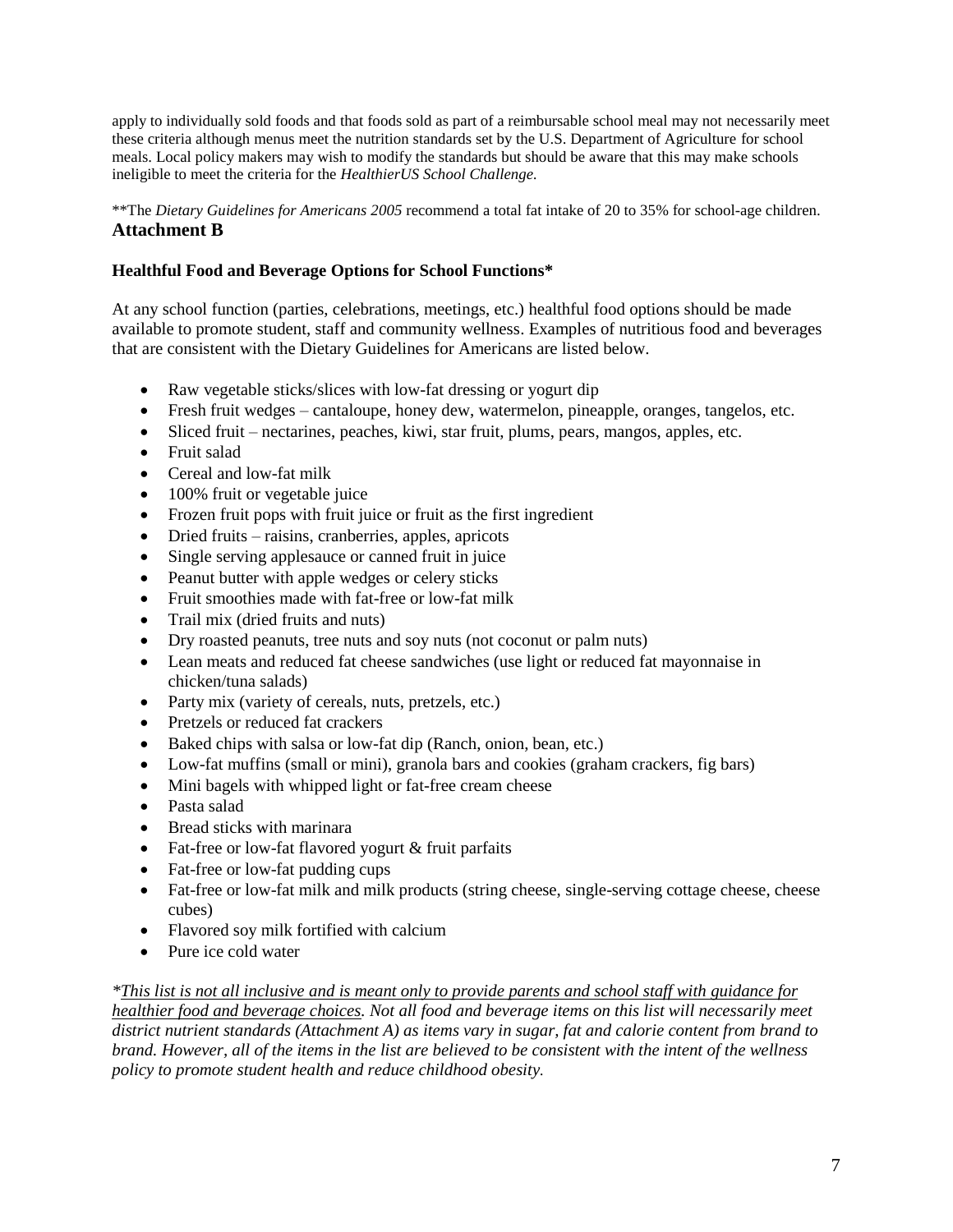### **Attachment C**

#### **Fundraising Ideas**

- Raffle
- Candles
- Book sale
- Cookbook
- $\bullet$  \*Car wash
- \*Walkathons
- Student artwork
- Stuffed animals
- Stadium pillows
- School photo ID
- Educational games
- Holiday decorations
- Shopping donation programs
- School mascot temporary tattoos
- Faculty and/or student talent show
- Teacher/student sports competition
- Auction of donated goods and services
- Balloon bouquets for special occasions
- Bottled water with the schools own label
- Refillable water bottle with the school logo
- Glow in the dark novelties (popular at dances)
- Greeting cards, especially designed by students
- School calendars with all the important school dates on them
- Party bags for kids' birthday parties filled with non-food novelties
- Sale of flowers and balloons for the family to purchase for student graduates
- School spirit items tee-shirts, sweatshirts, sweatpants, lanyards, pennants, bracelets and caps
- Growing and/or selling flowers and plants for holidays such as Valentine's Day and Mother's Day

\*These fundraisers have the added benefit of promoting physical activity for students.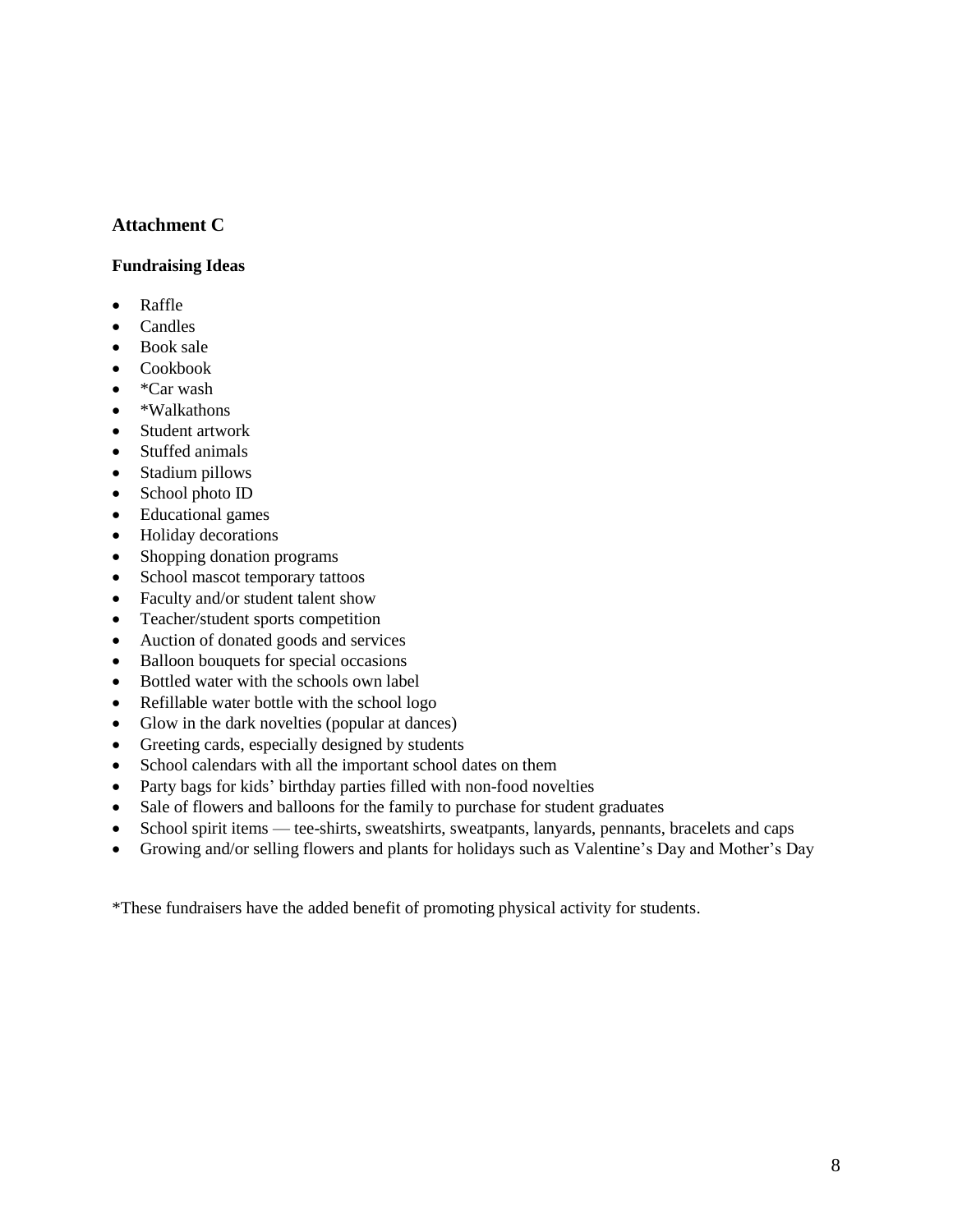#### **Attachment D**

#### **Classroom Rewards**

- A smile
- Going first
- Verbal praise
- Sit by friends
- Teaching the class
- Helping the teacher
- Enjoy class outdoors
- A field trip for the class
- Choosing a class activity
- Walk with a teacher during lunch
- Eat lunch outdoors with the class
- Eat lunch with a teacher or principal
- Extra credit or class participation points
- Taking care of the class animal for a day
- Have lunch or breakfast in the classroom
- A photo recognition board in a prominent location in the school
- A note from the teacher to the student commending his or her achievement
- A phone call, email, or letter sent home to parents or guardians commending a child's accomplishment
- Recognition of a child's achievement on the school-wide morning announcements or school website
- Ribbon, certificate in recognition of achievement or a sticker with an affirming message (e.g. "Great job")
- Take a trip to the treasure box (filled with: stickers, temporary tattoos, pencils, pens, highlighters, sidewalk chalk, notepads, erasers, bookmarks, etc.)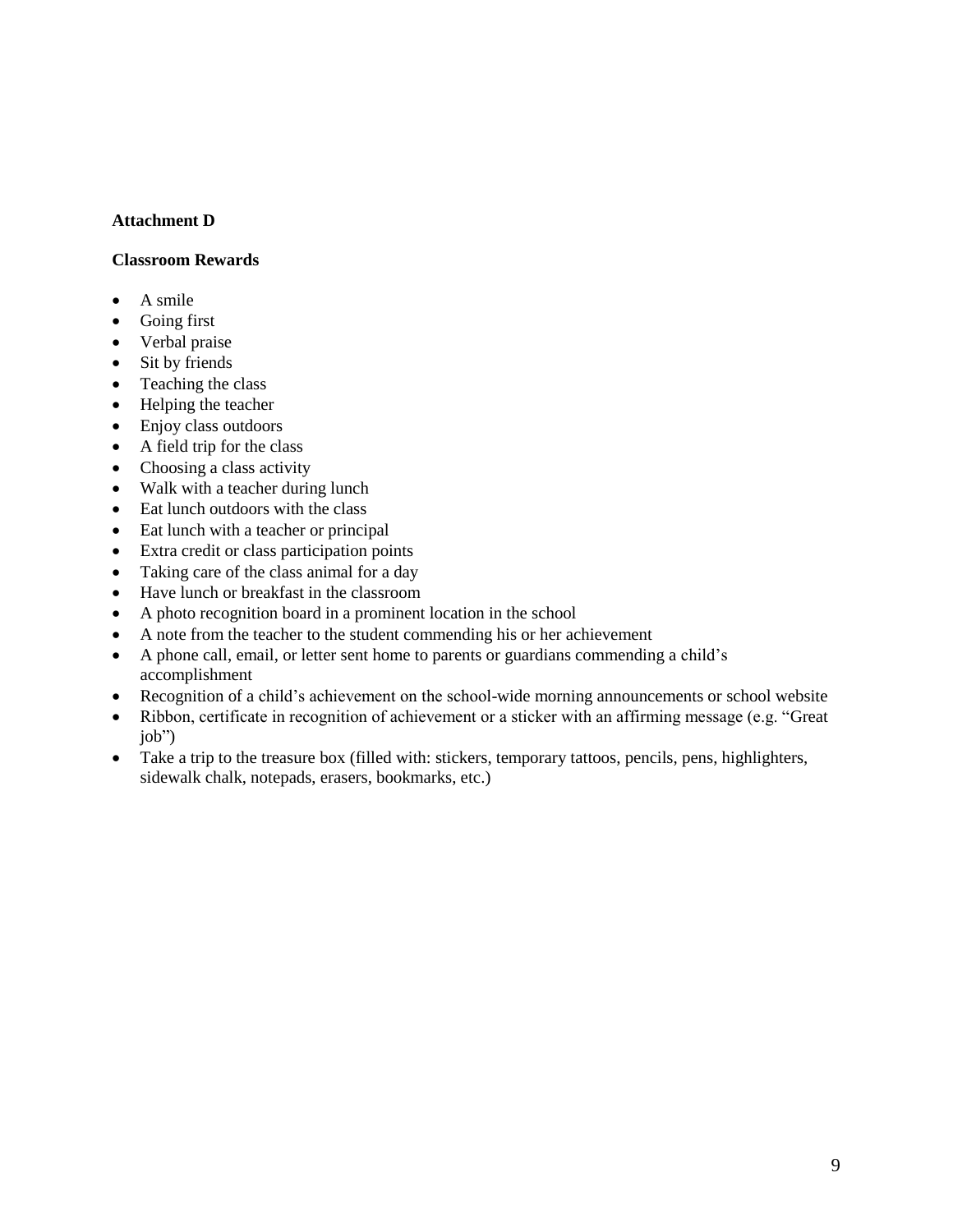## **References**

- **1.** Prevalence of Overweight among Children and Adolescents: United States, National Center for Health Statistics. *www.cdc.gov/nchs/products/pubs/pubd/hestats/overwght99.htm*
- **2.** Child Nutrition and WIC Reauthorization Act of 2004 [Public Law 108-265, Sec. 204]. *[http://thomas.loc.gov/bss](http://thomas.loc.gov/bss/d108laws.html)*
- **3.** Public Act 094-0199. *www.ilga.gov/legislation/publicacts/fulltext.asp?Name=094-0199*
- **4.** Illinois School Code. *www.ilga.gov/legislation*
	- a. Daily Physical Ed Requirements Section 27-6 of the School Code [105 ILCS 5/27-6])
	- b. Rules for Comprehensive Health Education (23 Ill. Adm. Code 253) issued pursuant to the Critical Health Problems and Comprehensive Health Education Act [105 ILCS 110].
- **5.** Illinois Learning Standards, Illinois State Board of Education, 1997. *www.isbe.state.il.us/ils*
- **6.** Nutrition services: An essential component of comprehensive school health programs Joint Position of the American Dietetic Association, Society for Nutrition Education, and the American School Food Service Association, Journal of Nutrition Education 35:2, 2003.
- **7.** Executive Summary, Shape of the Nation 2001. National Association of Sports and Physical Education (NASPE), 2001. *www.aahperd.org/naspe/pdf\_files/shape\_nation.pdf*
- **8.** Dietary Guidelines for Americans 2005, Department of Health and Human Services and Department of Agriculture, 2005. *www.health.gov/dietaryguidelines*
- **9.** Fit, Healthy and Ready to Learn, National Association of State Boards of Education, 2000.
- **10.** MyPyramid.gov, United States Department of Agriculture. *[www.mypyramid.gov](http://www.mypyramid.gov/)*
- **11.** Minimum School Meals Requirements section 9(f)(l), 17(a) of the Richard B. Russell National School Lunch Act (42 U.S.C. 1758(f)(l), 1766(a)0
- **12.** Minimum School Meals Requirements subsections (a) and (b) of section 10 of the Child Nutrition Act (42 U.S.C. 1779)
- **13.** Illinois School Food Service Ill. Adm. Code Section 305.

# **RESOURCES FOR POLICY DEVELOPMENT**

- Fit, Healthy and Ready to Learn, National Association of State Boards of Education. 2000. *www.nasbe.org/HealthSchools/index.html*
- HealthierUS School Challenge, United States Department of Agriculture. *[www.fns.usda.gov/tn/HealthierUS/criteria\\_instructions.pdf](http://www.fns.usda.gov/tn/HealthierUS/criteria_instructions.pdf)*
- Mercedes Independent School District Student Nutrition/Wellness Plan. 2004. *www.mercedes.k12.tx.us/menus/Nutrition%20PolicyR10-8-04.pdf*
- Model Local School Wellness Policies on Physical Activity and Nutrition, National Alliance for Nutrition and Activity, 2005. *www.schoolwellnesspolicies.org/WellnessPolicies.html*
- School Nutrition Association Local Wellness Policy Guidelines*,* School Nutrition Association. 2005. *www.schoolnutrition.org/Index.aspx?id=1075*

*This project has been funded at least in part with Federal funds from the U.S. Department of Agriculture, Food and Nutrition Services. The content of this document does not necessarily reflect the views or policies of the Department, nor does mention of trade names, commercial product, or organizations imply endorsement by the U.S. Government.*